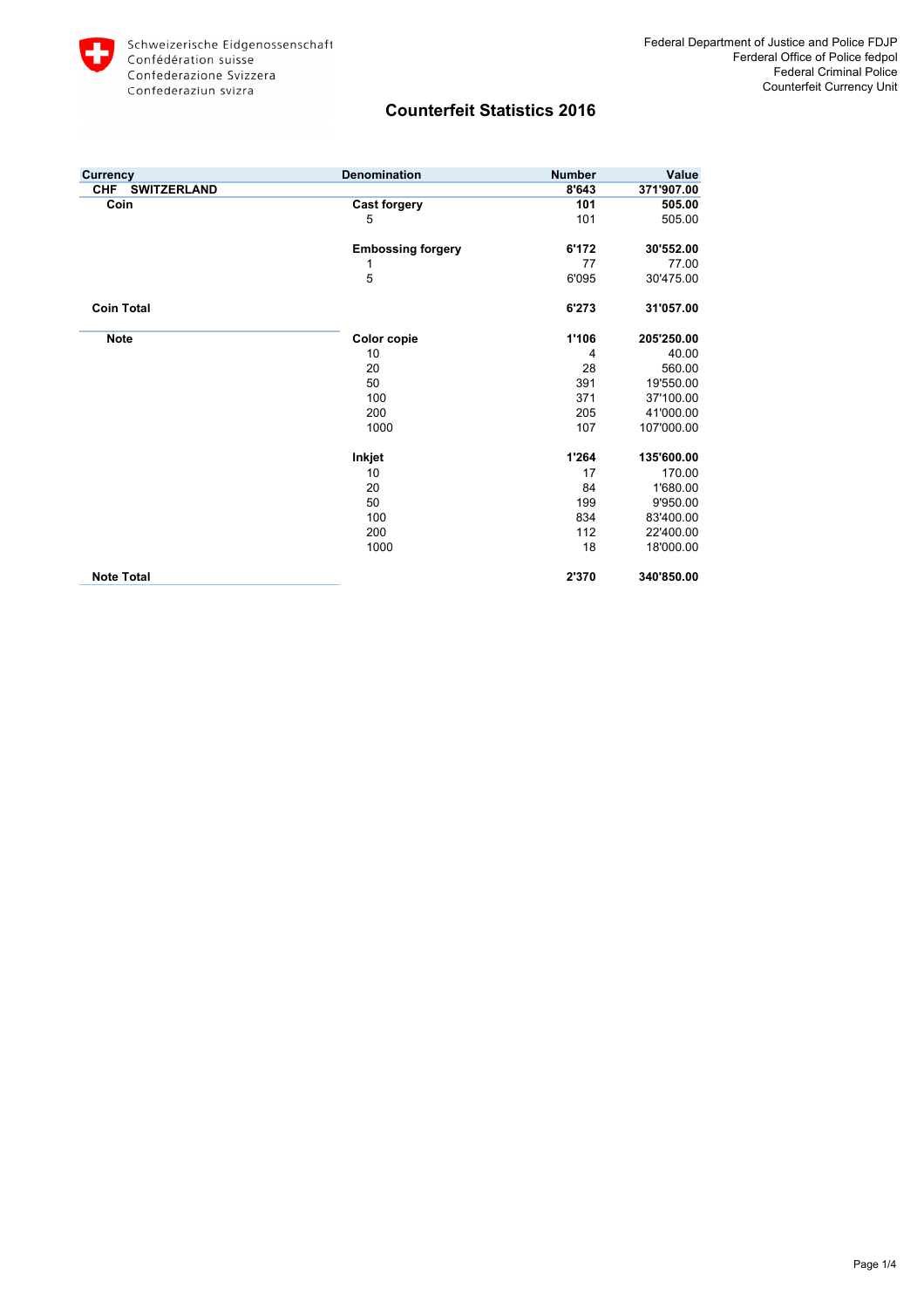

| <b>Currency</b>            | Denomination  | <b>Number</b>           | Value                  |
|----------------------------|---------------|-------------------------|------------------------|
| ARS ARGENTINA              |               | $\mathbf 2$             | 200.00                 |
| <b>Note</b>                | Inkjet        | $\overline{2}$          | 200.00                 |
|                            | 100           | $\overline{c}$          | 200.00                 |
| <b>Note Total</b>          |               | 2                       | 200.00                 |
| AUD AUSTRALIA              |               | 7                       | 500.00                 |
| <b>Note</b>                | <b>Offset</b> | $\overline{\mathbf{3}}$ | 150.00                 |
|                            | 50            | 3                       | 150.00                 |
|                            | Inkjet        | 4                       | 350.00                 |
|                            | 50            | 1                       | 50.00                  |
|                            | 100           | 3                       | 300.00                 |
| <b>Note Total</b>          |               | 7                       | 500.00                 |
| <b>CANADA</b><br>CAD       |               | 10                      | 440.00                 |
| <b>Note</b>                | <b>Offset</b> | 1                       | 20.00                  |
|                            | 20            | $\mathbf{1}$            | 20.00                  |
|                            | Color copie   | 4                       | 80.00                  |
|                            | 20            | 4                       | 80.00                  |
|                            | Inkjet        | 5                       | 340.00                 |
|                            | 20            | 2                       | 40.00                  |
|                            | 100           | 3                       | 300.00                 |
| <b>Note Total</b>          |               | 10                      | 440.00                 |
| <b>CNY</b><br><b>CHINA</b> |               | 147                     | 14'400.00              |
| <b>Note</b>                | <b>Offset</b> | 38                      | 3'500.00               |
|                            | 50            | 6                       | 300.00                 |
|                            | 100           | 32                      | 3'200.00               |
|                            | Color copie   | 99                      | 9'900.00               |
|                            | 100           | 99                      | 9'900.00               |
|                            | Inkjet        | 10                      | 1'000.00               |
|                            | 100           | 10                      | 1'000.00               |
| <b>Note Total</b>          |               | 147                     | 14'400.00              |
| EUR EUROPE                 |               | 5'379                   | 367'205.00             |
| <b>Note</b>                | <b>Offset</b> | 3'519                   | 216'360.00             |
|                            | 10            | 186                     | 1'860.00               |
|                            | 20            | 295                     | 5'900.00               |
|                            | 50            | 2'276                   | 113'800.00             |
|                            | 100<br>200    | 681<br>46               | 68'100.00              |
|                            | 500           | 35                      | 9'200.00<br>17'500.00  |
|                            | Color copie   | 1'033                   | 114'760.00             |
|                            | 5             | 2                       | 10.00                  |
|                            | $10$          | 15                      | 150.00                 |
|                            | 20            | 175                     | 3'500.00               |
|                            | 50            | 406                     | 20'300.00              |
|                            | 100           | 262                     | 26'200.00              |
|                            | 200<br>500    | 73<br>100               | 14'600.00<br>50'000.00 |
|                            | Inkjet        | 827                     | 36'085.00              |
|                            | 5             | 17                      | 85.00                  |
|                            | 10            | 39                      | 390.00                 |
|                            | 20            | 383                     | 7'660.00               |
|                            | 50            | 361                     | 18'050.00              |
|                            | 100           | 9                       | 900.00                 |
|                            | 500           | 18                      | 9'000.00               |
| <b>Note Total</b>          |               | 5'379                   | 367'205.00             |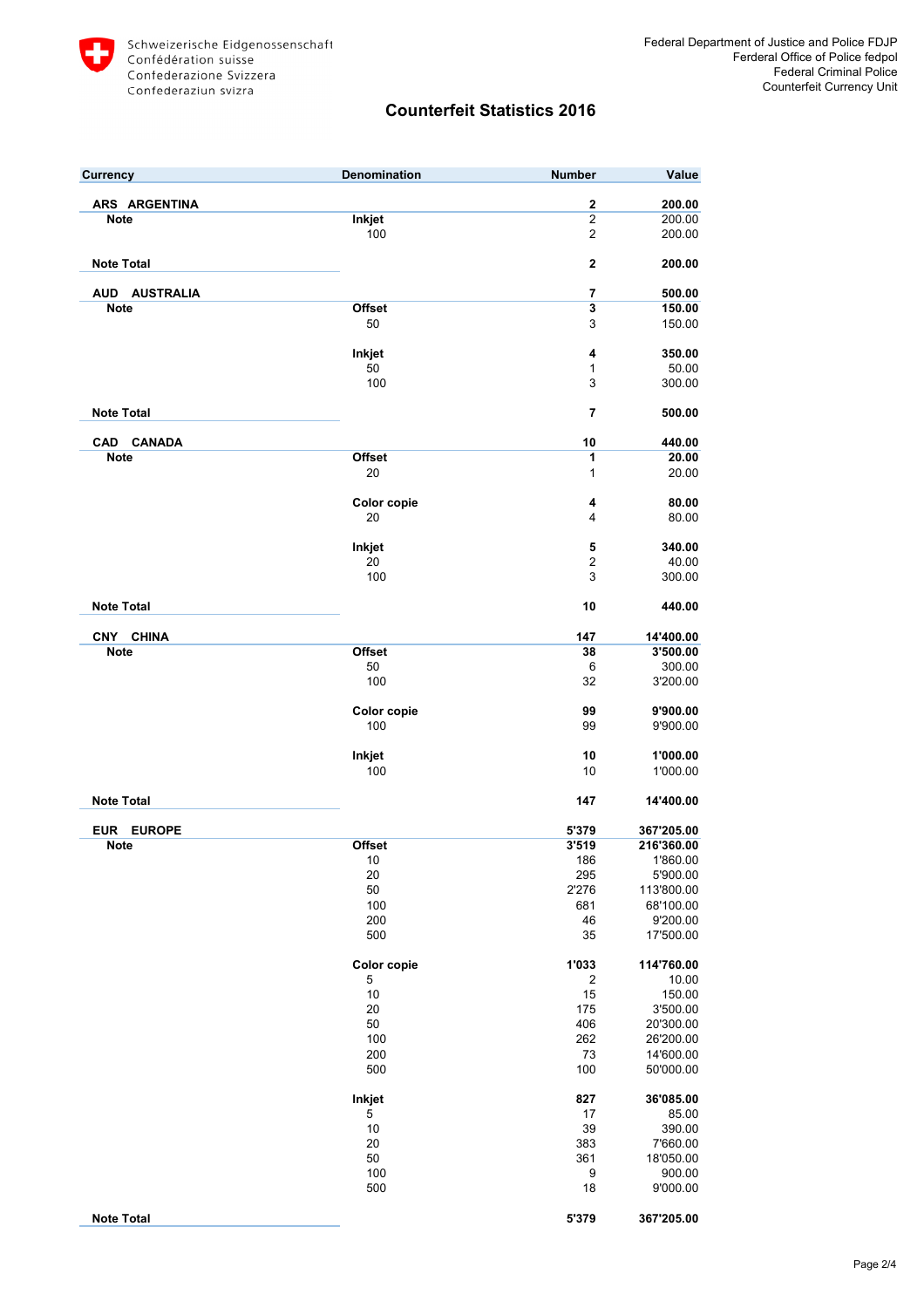

| <b>Currency</b>                    | Denomination               | <b>Number</b>  | Value                |
|------------------------------------|----------------------------|----------------|----------------------|
| <b>GBP</b><br><b>UNITED KINDOM</b> |                            | 65             | 1'385.00             |
|                                    |                            |                | 595.00               |
| <b>Note</b>                        | Offset                     | 24             |                      |
|                                    | 5                          | 1              | 5.00                 |
|                                    | 10                         | $\overline{2}$ | 20.00                |
|                                    | 20                         | 16             | 320.00               |
|                                    | 50                         | 5              | 250.00               |
|                                    | Color copie                | 1              | 10.00                |
|                                    | 10                         | 1              | 10.00                |
|                                    | Inkjet                     | 40             | 780.00               |
|                                    | 10                         | 8              | 80.00                |
|                                    | 20                         | 30             | 600.00               |
|                                    | 50                         | $\overline{2}$ | 100.00               |
|                                    |                            |                |                      |
| <b>Note Total</b>                  |                            | 65             | 1'385.00             |
| <b>IDR INDONESIA</b>               |                            | 3              | 300'000.00           |
| <b>Note</b>                        | Color copie                | 3              | 300'000.00           |
|                                    | 100000                     | 3              | 300'000.00           |
| <b>Note Total</b>                  |                            | 3              | 300'000.00           |
| INR INDIA                          |                            | 1'442          | 1'439'500.00         |
| <b>Note</b>                        | <b>Offset</b>              | 1'442          | 1'439'500.00         |
|                                    | 500                        | 5              | 2'500.00             |
|                                    | 1000                       | 1'437          | 1'437'000.00         |
| <b>Note Total</b>                  |                            | 1'442          | 1'439'500.00         |
|                                    |                            |                |                      |
| IQD IRAQ                           |                            | 1              | 250.00               |
| <b>Note</b>                        | <b>Offset</b>              | 1              | 250.00               |
|                                    | 250                        | 1              | 250.00               |
| <b>Note Total</b>                  |                            | 1              | 250.00               |
| JPY JAPAN                          |                            | 380            | 3'795'000.00         |
| <b>Note</b>                        | <b>Offset</b>              | 378            | 3'780'000.00         |
|                                    | 10000                      | 378            | 3'780'000.00         |
|                                    | Color copie                | $\mathbf{2}$   | 15'000.00            |
|                                    | 5000                       | 1              | 5'000.00             |
|                                    | 10000                      | 1              | 10'000.00            |
| <b>Note Total</b>                  |                            | 380            | 3'795'000.00         |
|                                    |                            |                |                      |
| <b>KES KENYA</b>                   |                            | 1              | 1'000.00             |
| <b>Note</b>                        | <b>Color copie</b><br>1000 | 1<br>1         | 1'000.00<br>1'000.00 |
| <b>Note Total</b>                  |                            | 1              | 1'000.00             |
| <b>KWD KUWAIT</b>                  |                            | 1              | 20.00                |
| <b>Note</b>                        | <b>Inkjet</b>              | 1              | 20.00                |
|                                    | 20                         | 1              | 20.00                |
| <b>Note Total</b>                  |                            | 1              | 20.00                |
| <b>MXN MEXICO</b>                  |                            | 1              | 500.00               |
| <b>Note</b>                        | <b>Inkjet</b>              | 1              | 500.00               |
|                                    | 500                        | 1              | 500.00               |
| <b>Note Total</b>                  |                            | 1              | 500.00               |